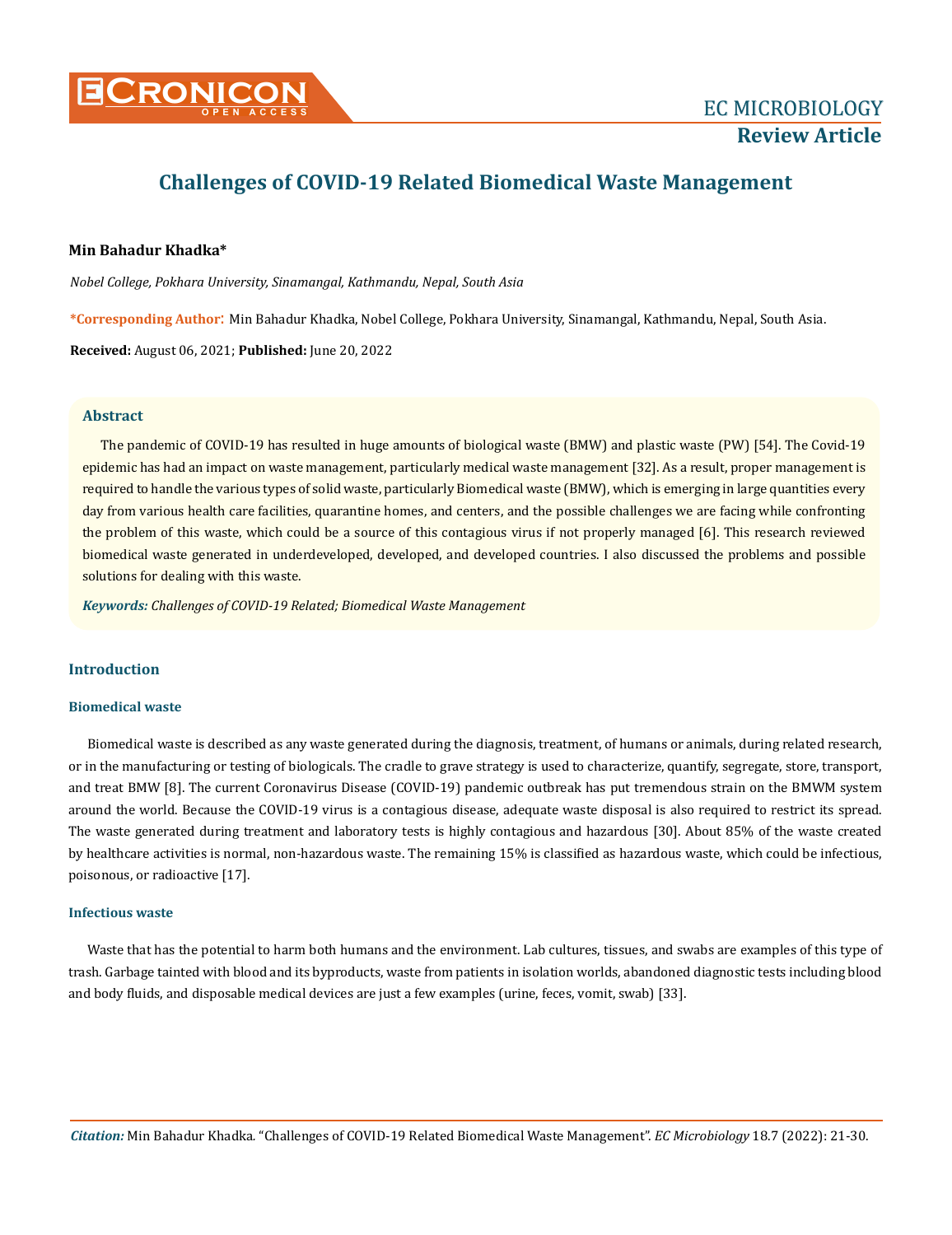# **Pathological waste**

Human bodily waste created during diagnosis and treatment and animal corpses from medical researchis referred to as pathological waste. Human tissue and organs discarded after surgery, diagnosis, or therapy, animal tissue and corpses from medical trials, and human tissue and pathological wax blocks abandoned after pathological sections are all examples of discarded human tissue and organs [39].

Sharp waste Sharp items include those that can pierce the skin, such as infected syringes, discarded needles, knives, blades, scalpels, and syringes with fixed needles, as described by OSHA's blood-borne pathogens regulation [36]. Sharp waste created in the hospital should be adequately managed to prevent the spread of COVID-19. Before discarding contaminated needles into a sharp disposal container, do not recap, break, bend, or detach them from syringes, as this increases the risk of needle stick injuries and the transmission of bloodrelated infections.A white trash bin/dropbox should be used to collect all sharp trash [2].

# **Cytotoxic waste**

Cytotoxic medications used in cancer treatment and their metabolites, as well as waste containing compounds with genotoxic qualities (i.e., very dangerous compounds that are mutagenic, teratogenic, or carcinogenic) [5].

# **Pharmaceutical waste**

Pharmaceutical waste consists of medical medications and vaccines that are either outdated, unused, contaminated or no longer required. The volume of pharmaceutical waste has increased steadily as a result of the increased number of hospital admissions during the COVID-19 outbreak [49].

# **Chemical waste**

Chemicals used in biomedical production, disinfection, pesticides, and other applications (Categories of Bio-Medical waste).

# **Radioactive waste**

Materials contaminated with radionuclides as a result of their use in medicine or research are classified as radioactive wastes [5]. It contains abandoned sealed radiation sources, radionuclide-contaminated liquid and gaseous material, excreta from patients who had radioactive diagnostic and therapeutic procedures, paper cups, straws, needles, syringes, test tubes, and tap water washing [47].

# **Non-hazardous or general waste**

Waste that is not biologically, chemically, radiologically, or physically hazardous is considered Non-hazardous or General waste [35]. During their daily actions at healthcare institutions, both asymptomatic and symptomatic COVID-19 patients are likely to generate a large volume of nonhazardous SARS-CoV-2 contaminated healthcare waste, posing a substantial danger to the community transmission.

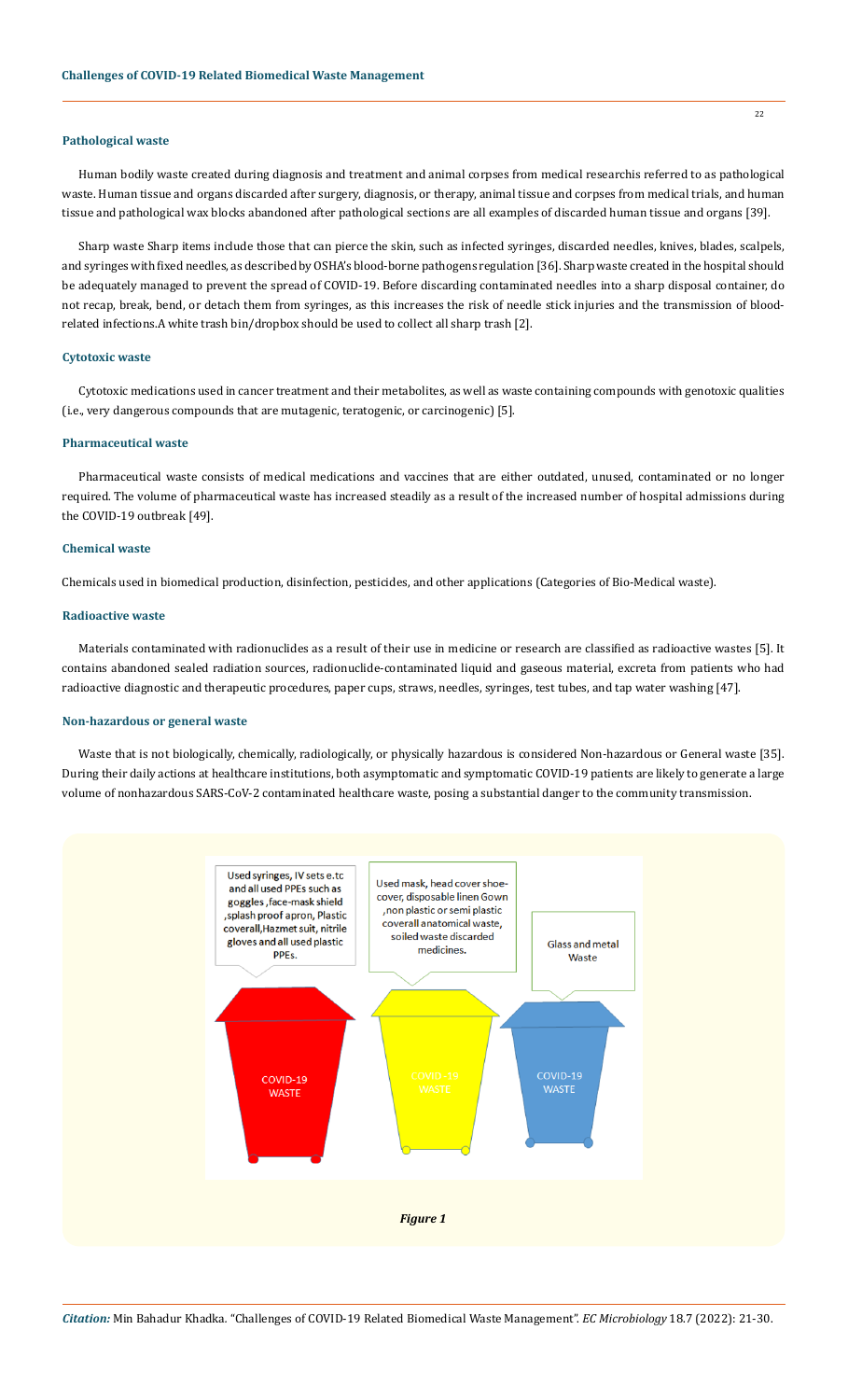#### **Current waste management processes**

#### **Collection of waste products**

This is the beginning of the biomedical waste disposal process. During the handling process, the biomedical waste must be gathered in containersthat are both quiet and sturdy [21]. Sharp garbage is collected in sharp-safe boxes and all infectious garbage is collected in leveled lined containers. Even non-hazardous trash from a healthcare facility should be collected and disposed of in sturdy bags (ideally red biohazard bags) that are completely closed before being collected and disposed of by municipal rubbish [18]. To provide appropriate strength and no leaks, double-layered bags (using two bags) should be used to collect waste from COVID-19 isolation wards [16].

#### **Segregation of waste product**

 The separation of trash into appropriate containers is referred to as segregation. Biomedical waste should never be mixed with other types of waste [48]. The color-coded segregation system should be installed at the site of generation, and BMWshould be separated there as well. It is very necessary to reduce the volume of infectious waste; otherwise, the volume of general trash will eventually exceed the control of disposal [37].

#### **Storage of waste product**

Following the segregation of healthcare waste, containers or bags are moved to temporary storage. Sanitation of storage facilities should be done regularly, and a constant temperature should be maintained [46]. Waste should not be kept for longer than 48 hours. Bins can be made of metal or plastic; if re-usable, make sure they are cleaned and disinfected regularly. Overly large containers may be difficult to lift and spill [44].

#### **Waste transportation**

Sanitized vehicles, trained waste pickers and drivers, specific routes, and waste tracking systems are all required for safe transportation [1]. Employees who will be exposed to COVID-19 wastes must receive specialized training. Overcrowding and rush hour should be avoided by the route and time of transit.After loading and unloading, disinfect the storage area and vehicles quickly [40].

#### **Waste treatment**

When infectious waste arrives at the disposal facility, it is treated. The competent treatment is chosen based on the type of trash.The treatment could be carried out in several ways [15]

#### **Incinerator**

Incineration is a high-temperature combustion process that transforms organic and combustible trash into inorganic, non-combustible solid wastes and gaseous combustion by-products [49]. All hazardous waste is contained in the ash at the bottom of the incinerator, which can subsequently be disposed of in either sanitary or hazardous landfills. To safeguard personnel from the heat of the incineration unit, good operating procedures are essential, just as they are for any other process [23].

# **Steam based method**

#### **Autoclaving**

COVID-19 wastes are treated in an autoclave. Autoclaving is a steam-based sterilizing method that runs from 121°C to 135°C for 30 minutes [19]. Instead of expensive incineration, autoclaving merely introduces very hot steam for a set length of time. Microorganisms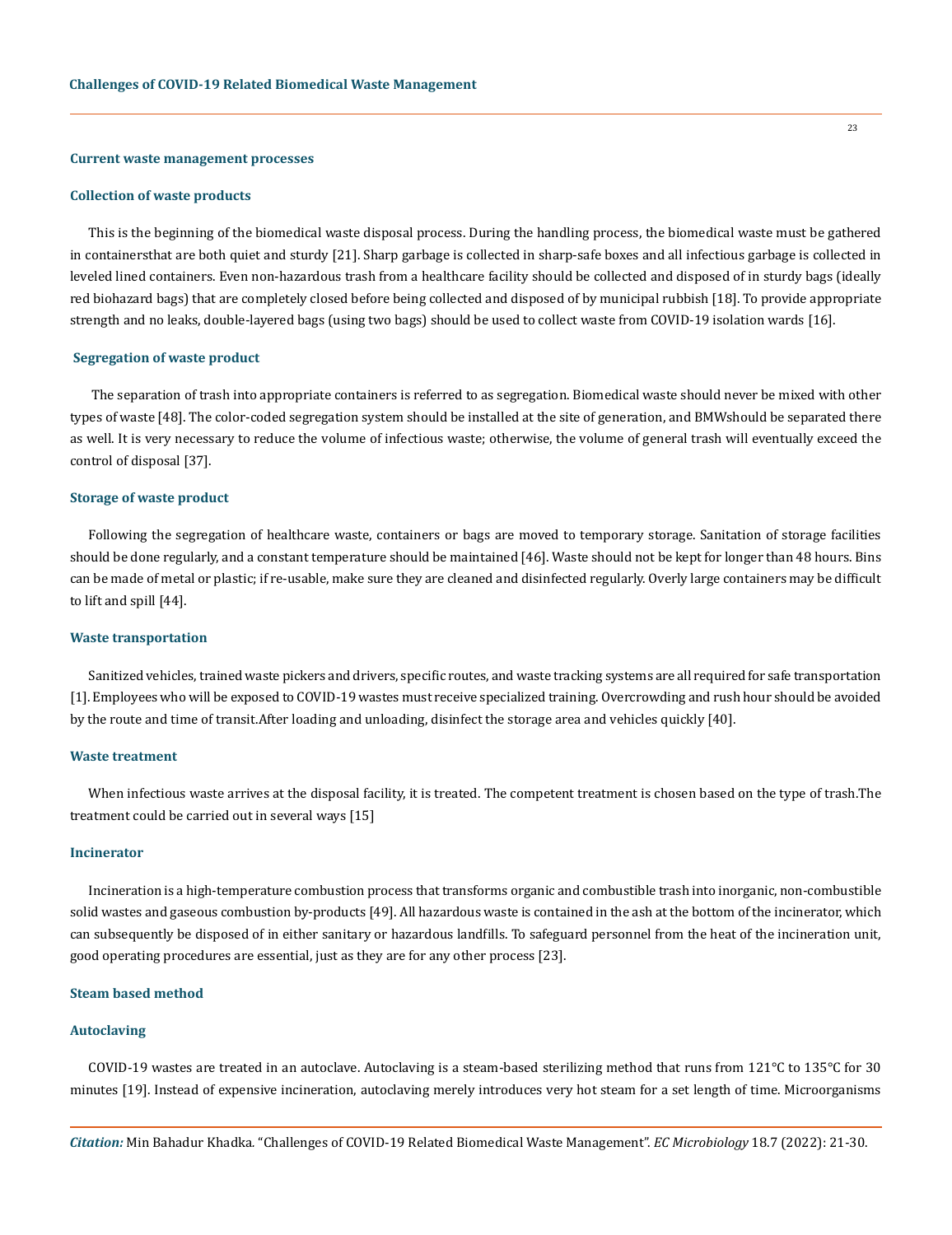are fully eradicated at the end of the procedure. This procedure is particularly effective because it is far less expensive than other options and poses no personal health hazards (BWS, 2018).

# **Microwaving**

It's a technique for heating garbage by exposing it to microwave-frequency electromagnetic radiation. This causes the food's polar molecules to rotate and produce thermal energy in the process. Dielectric heating is the term used to describe this process. This allows for the production of thermal energy by polar molecules. Microwaves usually run for 30 minutes at (97-100) degrees Celsius [19].

# **Chemical method**

Chemical disinfection is best for treating liquid waste like blood, urine, feces, or sewage from hospitals. Solid trash must be shredded before or during disinfection to enable effective contact between the disinfectant and waste surfaces; however, this must be done in a closed system to prevent pathogens from being released into the air. For efficiency and environmental reasons, thermal disinfection (such as autoclaving) should be preferred over chemical disinfection [48].

# **Ultra violet irradiation (UVI)**

UVI is a highly effective disinfectant for microorganisms (viruses and bacteria) and is increasingly being utilized as a substitute for CHL [50]. Disinfection with harsh ultraviolet C (UVC) light is rarely effective because of insufficient penetration depth and occupational medicine risks [51].

#### **Disposal**

The waste products are ready to be disposed of once they have been collected, segregated, stored, transported, and treated. Municipal landfills and sanitary sewage systems are the most convenient locations for garbage disposal [13]. At the time of packaging, hospital staff usually separates infectious medical waste. Before being temporarily stored onsite, the double-bagged products are treated with a 0.5 percent chlorine solution. The manner of disposal thereafter differs depending on the hospital.

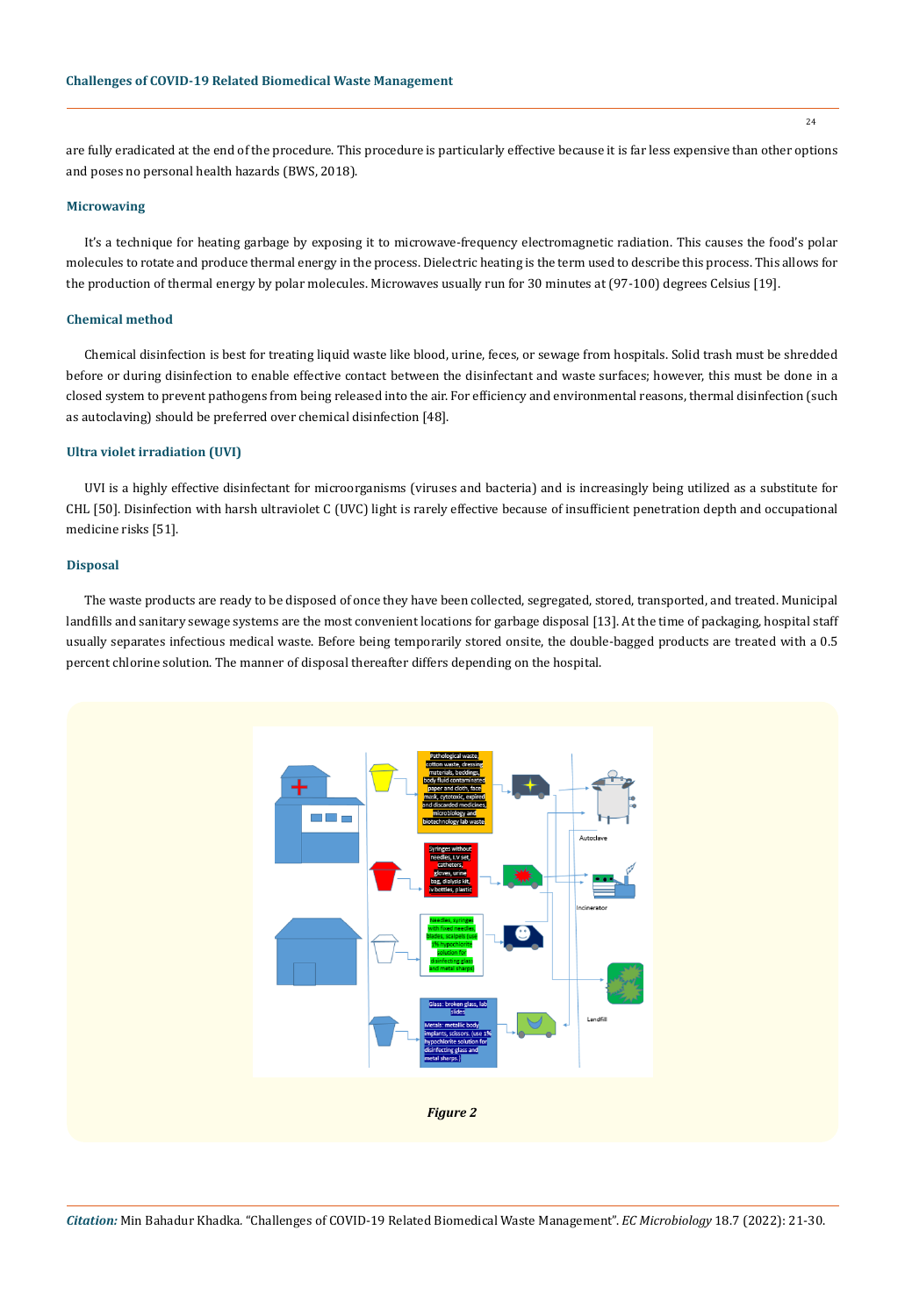#### **COVID-19 waste generation in**

#### **Developing countries**

The situation of waste management in such nations differs from that in developed nations, and it is difficult to adopt established country recommendations since developing countries, in particular, lack financial, technological, social, and institutional capabilities. In low-income countries, around 90% of waste is dumped at dumpsites or burned in the open [52]. According to estimates, developed countries and cooperative economic organizations are responsible for half of all MSW produced globally. The overall organic content of MSW is 46%, but it jumps to 64% in developing nations [3]. The amount of waste produced in developing countries is increasing every day as a result of poor waste management, according to the findings of 2.85 kg/bed/day in Thailand, 2.23 kg/bed/day in Indonesia, and 2.0 - 2.2 kg/bed/day in Mexico, around 2.5 kg/bed/day of COVID-19 healthcare waste is generated in developing countries [5]. According to the Indian Medical Association (IMA), the amount of bio-medical waste generated each day in the country has virtually doubled from 7.22 lakh kg before COVID to nearly 14 lakh kg currently [38].

## **Developed countries**

Even though most modern countries use advanced techniques to properly manage COVID-19 waste, it still has a significant influence on specific sections of the country. According to the findings, 45 - 48 percent of respondents noticed an increase in the use of packaged foods, fresh foods, and meal delivery. The fact that people spent more time at home during the lockdown was one of the key causes of the increased waste creation. In addition, food waste and plastic packaging increased by 43 percent and 53 percent, respectively [27]. In April 2020, compared to the same period in 2019, the City of Melbourne recorded a 70% increase in legally deposited rubbish during the first lockdown. According to the current study, approximately 104 and 160 tons of used face masks were manufactured every day in Victoria during the first and second waves of the pandemic [26]. In Italy, stringent lockdown resulted in a 27.5 percent reduction in total trash generation, with a 24.4 percent reduction in residual trash, 20 percent reduction in paper and cardboard trash, 16.7% reduction in glass trash, 16.3% reduction in plastic and metal waste, 14.4% reduction in domestic food waste, and 80.5 percent reduction in commercial food waste. When compared to other cities, the reduction can be due to lower garbage output. However, compared to the same period in 2019, waste recycling grew by 1%, while street bins decreased by 38.2 percent [4]. During the circuit breaker period, Singapore homes produced an additional 1334 t of plastic garbage (e.g., disposable forks, containers, and spoons), according to an estimate based on an online poll of 1110 respondents. During the eight weeks, dinner delivery was predicted to have increased by 73 percent [28]. As a result of the circuit breaker pause on non-essential economic activity, the overall volume of waste generated in Singapore decreased by 19% in 2020 compared to 2019. Waste from industry, construction, and commerce, among others, fell in tandem with the circuit breaker pause on non-essential economic activity. Despite the popularity of food takeaways during the circuit breaker last year, plastic trash created in Singapore decreased by 7% from the previous year [29].

#### **Underdeveloped countries**

Biomedical waste is a common thread in worldwide public health, particularly in underdeveloped countries. Before the COVID-19 epidemic, developing countries were already grappling with poor medical waste management, and they are now being impacted hard by an unexpected surge in the volume of medical waste [20]. This badly handled trash provides a significant environmental risk, as well as posing a long-term and unwelcome public health risk and posing a risk of re-infection. In Dhaka, Bangladesh's capital, medical waste is generated at a rate of 163–199 kg per bed every day. COVID-19 generated at least 14 500 tons of trash from health care across the country in April 2020, a figure that has surely escalated due to the rising infection rate [7]. In Nigeria, nearly two-thirds of households (60.8 percent) claimed that their wastage increased when the COVID-19 epidemic began, whereas over one-third (39.2 percent) claimed that their waste did not increase as a result of the pandemic. Similarly, two-thirds (63.4 percent) of respondents in Guyana agreed that the pandemic had increased the amount of waste generated [25].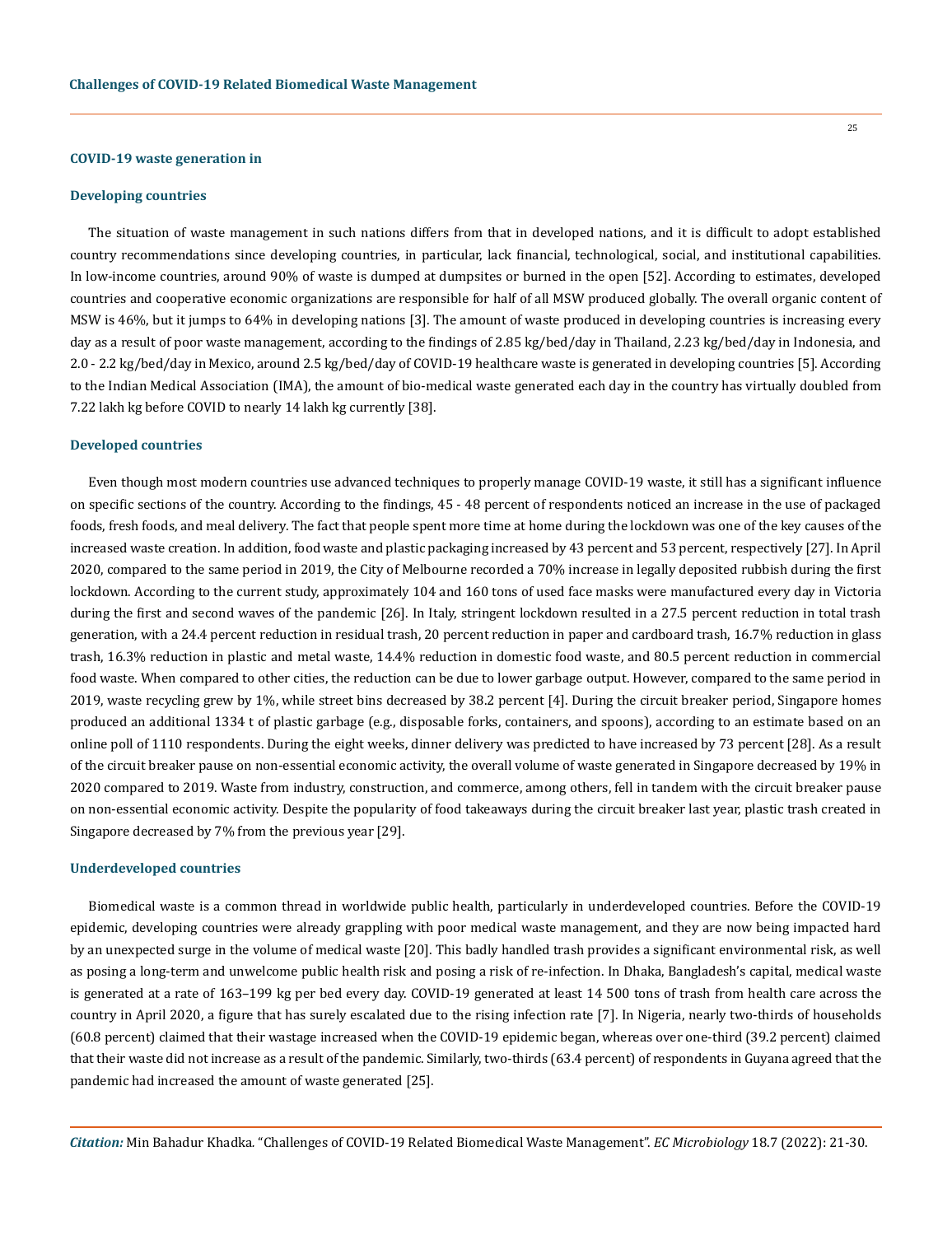Major regulatory authorities and its policies COVID-19 related BMW challenges during Handling, Treatment, and Disposal

# **Handling of infectious medical waste in the home**

- Household infectious waste can be classified as hazardous and citizens might be warned not to combine it with regular solid waste.
- The waste can be separated and kept in double-layered, color-coded plastic bags. This garbage can be moved from a secondary storage station to a management station for disinfection and burning [14].
- All PUI/PUM trash should be double bagged, "swan neck" tied, and sprayed with a 0.5 percent chlorine disinfecting solution on the outside (1 percent household bleach solution).
- If there is a special medical waste collection service, the double-bagged garbage should be disposed of as soon as possible.
- If there isn't a special medical waste collection service, the double-bagged waste should be held for 72 hours before being disposed of with regular trash [1].
- (b) Handling of infectious medical waste in Quarantine centers/Camps
- General solid waste should include leftover food, disposable utensils, water bottles, used by suspected quarantined persons, as well as garbage created from the kitchen, packaging material, waste food material, waste papers, waste plastics, floor cleaning dust, and so on.
- All garbage created at the quarantine facility was classified as isolation waste, and the disinfection and management of the waste were closely supervised by health officials.
- The site where biomedical waste is collected should be disinfected regularly using a 1 percent hypochlorite solution that has been newly prepared [31].
- Biomedical waste if any generated from quarantine centers/camps should be collected separately in yellow bags (suitable for biomedical waste collection) provided by ULBs. These bags can be placed in separate and dedicated dust bins of appropriate size. General waste should not be stored in yellow bags [10].

## **Handling of infectious medical waste in the hospital**

- Maintain correct waste segregation inwards by using separate color-coded bins (with foot-operated lids)/bags/containers, as per BMWM Rules, 2016 as amended, and CPCB instructions for BMW Management Rules implementation.
- To provide appropriate strength and no leaks, double-layered bags (using two bags) should be used to collect waste from COVID-19 isolation wards [11].
- • Bags/containers used for collecting biological waste from COVID-19 wards should be labeled as "COVID-19 Waste" in addition to the necessary labeling. This label would allow CBWTFs to quickly identify the trash for priority treatment and disposal upon receipt.
- Daily disinfection of the (inner and outer) surfaces of containers/bins/trolleys used for COVID-19 waste storage should be done using a 1% sodium hypochlorite solution [12].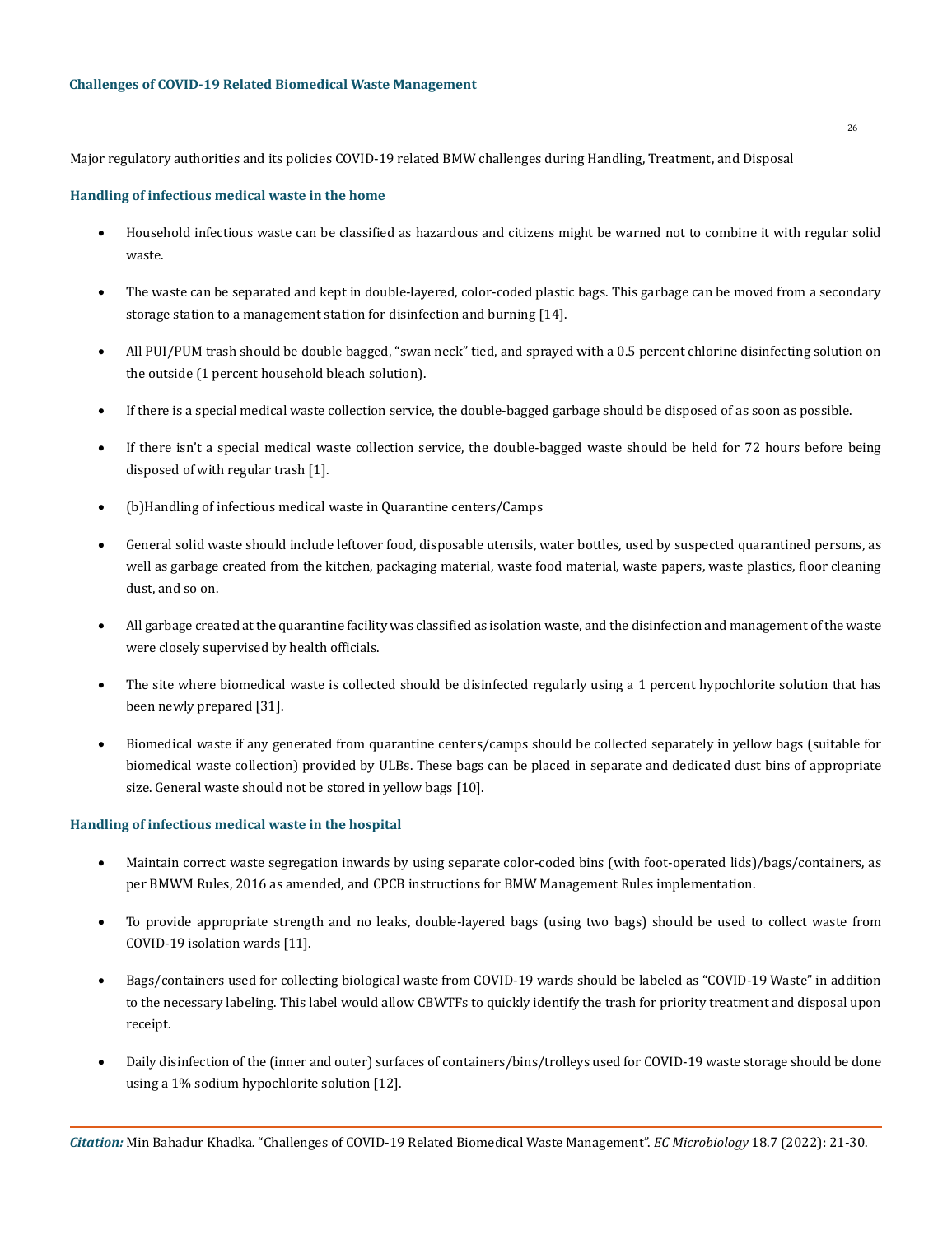- COVID-19 verified patients' feces must be treated as biomedical waste and stored in a yellow bag/container if they are unable to use bathrooms and their excreta is collected in diapers. If a bedpan is used, feces should be rinsed into the toilet and cleansed with a neutral detergent.
- • Put used PPEs in the Red bag, including goggles, face shields, splash-proof aprons, Plastic Coveralls, Hazmat suits, and nitrile gloves [2].

## **Treatment**

- To the degree possible, the waste should be treated before final disposal using non-combustion or steam-based treatment technologies such as autoclaves and microwaves, etc.
- Chemical disinfection could also be a possibility, depending on the local situation and available resources [41].
- The event that a state does not have a CBWTF, or if a rural or remote location does not have access to one, existing captive facilities of any hospital may be identified for the disposal of COVID-19 waste by the terms of the BMWM Rules, 2016 and these instructions. This could include allowing the use of deep burial trenches for the disposal of yellow category waste by the standards outlined in Schedule II of the 2016 Bio-medical Waste Management Rules (BMWM, 2016).
- Transport biological waste and regular solid waste separately using specific carts, trolleys, or trucks. After each trip, ensure that the cars are sanitized with 1% sodium hypochlorite [1].
- Bags carrying ordinary solid waste, waste collectors arriving at quarantine centers/Home centers may be sprayed with disinfection solution (1% sodium hypochlorite solution) before disposal as a precaution [41].

## **Disposal**

- To avoid reuse, garbage masks and gloves in normal households should be kept in a paper bag for at least 72 hours before being disposed of as dry general solid waste after cutting.
- Discarded PPEs from the general public should be stored in a separate bin for three days before being disposed of as dry general solid trash after cutting/shredding [43].
- To avoid water contamination, the disposal location should be a certain distance away from the water source.

Unauthorized people should not be allowed near the disposal site, which should be tented.

# **Conclusion**

Thus, COVID-19 waste management is critical because if it is not effectively managed, it not only has a bad influence on hospital environments but also has a significant influence on the health of the general population, community, and nation. Supporting nations who do not have the fiscal capacity to fund social policy, particularly universal social security programs, would require a coordinated global effort. In this endeavor, the long-term viability of debt should be a top priority.

# **Funding**

During the study, there was no financial source.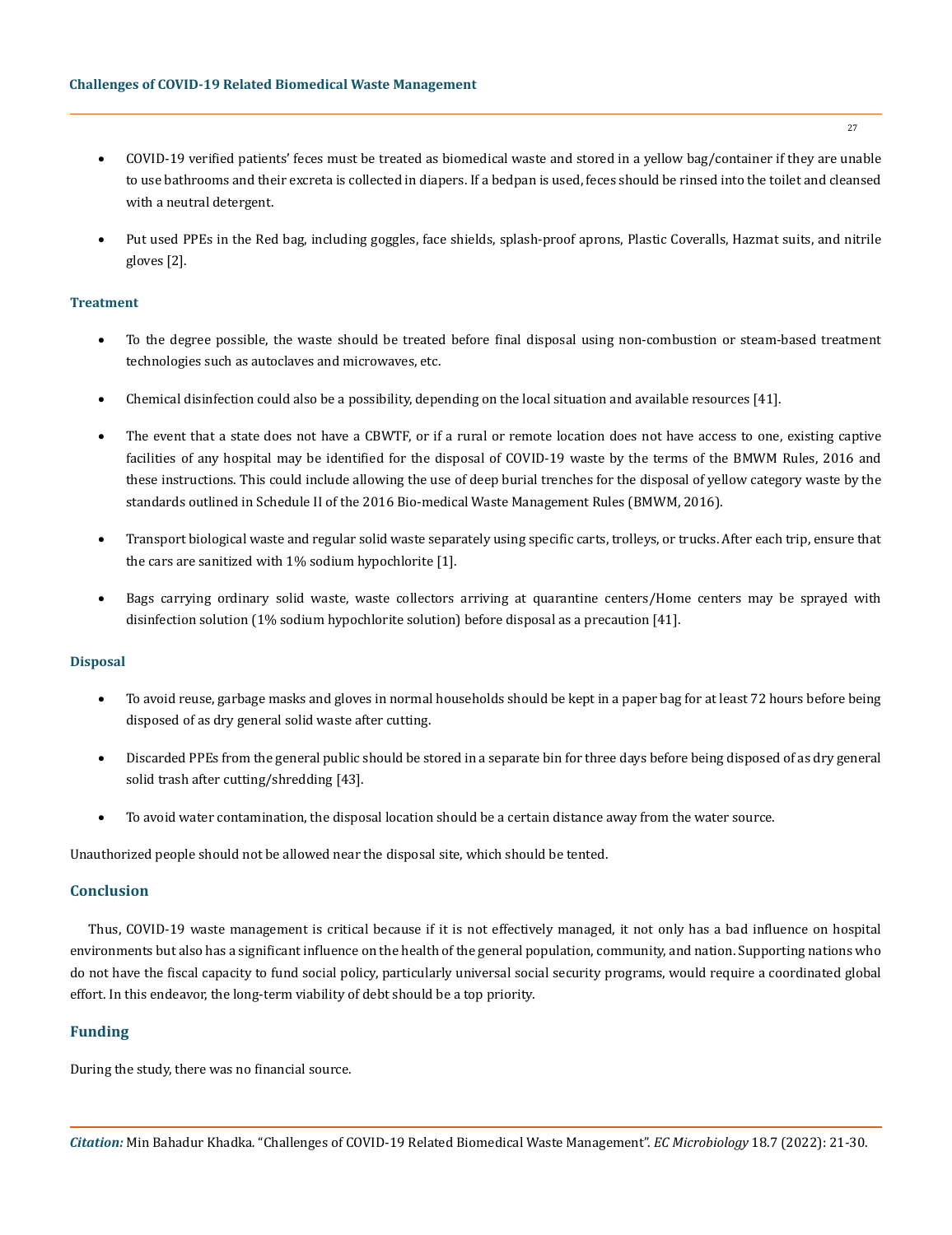# **Conflict in Interest**

The author has no conflict of interest.

# **Acknowledgments**

I would like to express my deep and sincere gratitude to Dr. Niranjan Koirala for helping me through each stage of this study work. It would have been tough for me to write such a significant and fascinating paper without his help.

# **Bibliography**

- 1. [ADB; Managing Infectious Medical Waste during the COVID-19 pandemic \(2020\).](https://www.adb.org/publications/managing-medical-waste-covid19)
- 2. [CPCB; Guidelines for Handling, Treatment, and Disposal of Waste Generated during Treatment/Diagnosis/Quarantine of COVID-19](https://cpcb.nic.in/uploads/Projects/Bio-Medical-Waste/BMW-GUIDELINES-COVID_2.pdf)  [Patients \(2020\).](https://cpcb.nic.in/uploads/Projects/Bio-Medical-Waste/BMW-GUIDELINES-COVID_2.pdf)
- 3. Das AK., *et al*[. "COVID-19 pandemic and healthcare soil waste management strategy-A mini-review".](https://www.sciencedirect.com/science/article/pii/S0048969721012882) *Science of the Environment* [\(2021\): 778.](https://www.sciencedirect.com/science/article/pii/S0048969721012882)
- 4. [Sarkodie SA and Owusu PA. "Impact of COVID-19 pandemic on waste management".](https://www.ncbi.nlm.nih.gov/pmc/articles/PMC7447614/) *Environment, Development and Sustainability* 23 [\(2021\): 7951-7960.](https://www.ncbi.nlm.nih.gov/pmc/articles/PMC7447614/)
- 5. Tsukiji M., *et al*[. Waste management during the COVID-19 pandemic from response to recovery \(2020\).](https://www.unep.org/ietc/resources/report/waste-management-during-covid-19-pandemic-response-recovery)
- 6. [Faizan M. "Solid Waste Management in India under Covid-19 Pandemic: Challenges and Solutions".](https://www.researchgate.net/publication/342200632_Solid_Waste_Management_in_India_Under_COVID19_Pandemic_Challenges_and_Solutions) *International Journal of Waste Resources* [11 \(2021\): 408.](https://www.researchgate.net/publication/342200632_Solid_Waste_Management_in_India_Under_COVID19_Pandemic_Challenges_and_Solutions)
- 7. Rahman M., *et al*[. "Biomedical waste amid COVID-19: perspectives from Bangladesh".](https://www.thelancet.com/journals/langlo/article/PIIS2214-109X(20)30349-1/fulltext) *THE LANCET Global Health* 8 (2010): 10.
- 8. Kaur S. Biomedical waste management in the time of coronavirus (2020).
- 9. [Ramteke S and Sahu B. "Novel coronavirus disease 2019 \(COVID-19\) pandemic: Considerations for the biomedical waste sector in](https://www.sciencedirect.com/science/article/pii/S266601642030027X)  India". *[Case studies in Chemical and Environmental Engineering](https://www.sciencedirect.com/science/article/pii/S266601642030027X)* (2020): 2.
- 10. [Mohan V. Dealing with biomedical waste during the time of Covid-19 presents a huge challenge \(2020\).](https://timesofindia.indiatimes.com/india/dealing-with-biomedical-waste-in-the-time-of-covid-19-presents-huge-challenge/articleshow/75905790.cms)
- 11. Cholamandalam MS Risk Services Ltd (2020).
- 12. Technical review paper: Biomedical Waste Management during COVID-19 (2020).
- 13. Chand S., *et al*[. "Updates on biomedical waste management during COVID-19: The Indian scenario".](https://www.sciencedirect.com/science/article/pii/S2213398421000191) *Clinical Epidemiology and Global Health* [\(2021\): 11.](https://www.sciencedirect.com/science/article/pii/S2213398421000191)
- 14. [Vikaspedia. Municipal Solid Waste Management \(2020\).](https://vikaspedia.in/energy/environment/waste-management/municipal-solid-waste-management)
- 15. Shammi M., *et al*[. "The Escalating Biomedical Waste Management to Control the Environmental Transmission of COVID-19 Pandemic:](https://pubmed.ncbi.nlm.nih.gov/33434001/)  [A Perspective from Two South Asian Countries".](https://pubmed.ncbi.nlm.nih.gov/33434001/) *ACS Publications* 55.7 (2021): 4087-4093.
- 16. Sharma GRP., *et al*[. "Hospital solid waste management during COVID 19 pandemic in Nepal".](https://www.nepjol.info/index.php/JCMC/article/view/33456) *Journal of Chitwan Medical College* 10.34 [\(2020\): 100.](https://www.nepjol.info/index.php/JCMC/article/view/33456)
- 17. [The Hindu Guidelines issued for the handling of waste generated during COVID-19 patient's treatment \(2020\).](https://www.thehindu.com/news/national/guidelines-issued-for-handling-of-waste-generated-during-covid-19-patients-treatment/article31393724.ece)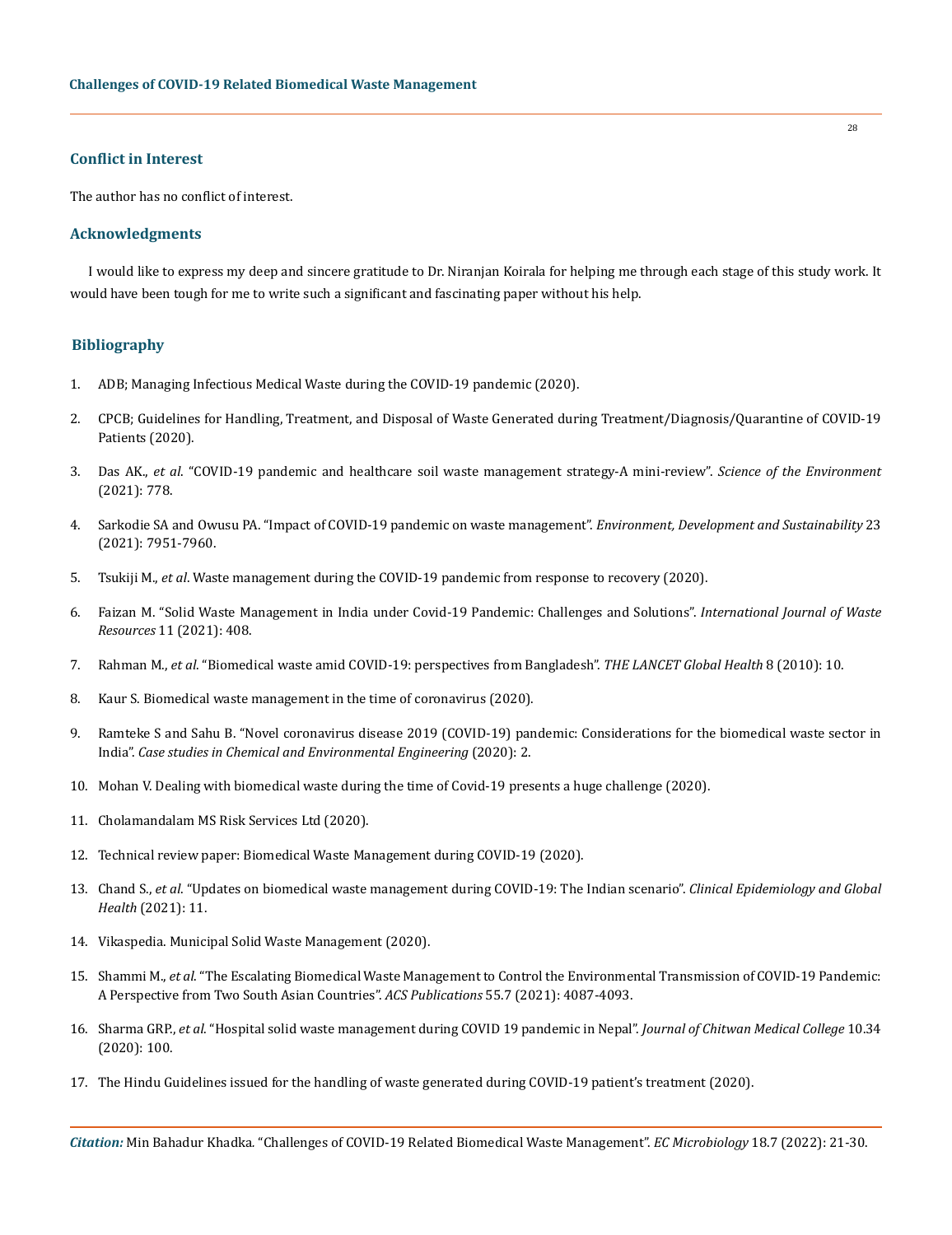- 18. [WHO Health-care waste \(2018\).](https://www.who.int/news-room/fact-sheets/detail/health-care-waste)
- 19. [Government of Nepal. MINISTRY OF HEALTH AND POPULATION. Health Care Waste Management in the context of COVID-19 Emer](https://dwssm.gov.np/wp-content/uploads/2020/07/HCWM_COVID-19-Guidelines_En.pdf)[gency \(2020\).](https://dwssm.gov.np/wp-content/uploads/2020/07/HCWM_COVID-19-Guidelines_En.pdf)
- 20. Capoor M. Health-Care Waste Management in COVID-19 context (2020).
- 21. 0 Anand K., *et al*[. "Coronavirus disease \(covid-19\) and public health issues in developing countries-focus on biomedical waste man](https://www.peertechzpublications.com/articles/ACMPH-6-214.php)[agement \(2020\): 2455-5479.](https://www.peertechzpublications.com/articles/ACMPH-6-214.php)
- 22. Medical waste disposals (2020).
- 23. Health care Waste Management (2019).
- 24. TREATMENT OF MEDICAL WASTE (2019). CPCB (2020).
- 25. [Bio-medical waste segregation charts. Government of Telangana \(2020\).](https://covid19.telangana.gov.in/2020/03/21/bio-medical-waste-segregation-chart/)
- 26. Oyedotun T., *et al*[. Municipal waste management in the era of COVID-19: Perceptions, practices, and potentials for research in devel](https://www.sciencedirect.com/science/article/pii/S2590051X20300228)[oping countries \(2020\).](https://www.sciencedirect.com/science/article/pii/S2590051X20300228)
- 27. Boroujeni M., *et al*[. "Environmental impacts of COVID-19 on Victoria, Australia, witnessed two waves of Coronavirus".](https://www.ncbi.nlm.nih.gov/pmc/articles/PMC7840392/) *Environmental [Science and Pollution Research International](https://www.ncbi.nlm.nih.gov/pmc/articles/PMC7840392/)* 28.11 (2021): 14182-14191.
- 28. Filho WL., *et al*[. "COVID-19 and waste production in households: A trend analysis".](https://www.sciencedirect.com/science/article/pii/S0048969721010640) *The Science of the Total Environment* 777 (2021): [145997.](https://www.sciencedirect.com/science/article/pii/S0048969721010640)
- 29. Fan YV., *et al*[. "An update on COVID-19 influence on waste management".](https://www.researchgate.net/publication/343902116_An_update_of_COVID-19_influence_on_waste_management) *The Science of the Total Environment* 754 (2021): 142014.
- 30. [NEA. Singapore generated almost one-fifth less waste in 2020 amid Covid-19 restrictions: NEA \(2021\).](https://www.todayonline.com/singapore/sporeans-generated-almost-one-fifth-less-waste-2020-amid-covid-19-restrictions-nea)
- 31. Agrawal A., *et al*[. "Biomedical Waste and COVID-19 in India and the World".](http://www.ijmedrev.com/article_120913.html) *International Journal of Medical Review* 7.4 (2020): 124- [130.](http://www.ijmedrev.com/article_120913.html)
- 32. [Guidelines for Quarantine facilities COVID-19 \(2020\).](https://www.mohfw.gov.in/pdf/90542653311584546120quartineguidelines.pdf)
- 33. Kalantary RR., *et al*[. "Effect of COVID-19 pandemic on medical waste management: a case study".](https://pubmed.ncbi.nlm.nih.gov/33758671/) *Journal of Environmental Health Sci[ence and Engineering](https://pubmed.ncbi.nlm.nih.gov/33758671/)* 19 (2021): 831-836.
- 34. [Malsparo; Medical Waste Management \(2020\).](https://www.malsparo.com/)
- 35. [BWS; Types of Biomedical Waste Disposal \(2018\).](https://bwaste.com/resources/the-knowledge-center/articles-insights-and-updates/types-biomedical-waste-disposal)
- 36. A Med Xwaste Company The Four Types of Medical Waste (2016).
- 37. Celitron; Biomedical waste types, definition and disposal management (2020).
- 38. Speaks A. HOW TO SEGREGATE BIOMEDICAL WASTE (2012).
- 39. [Money Control. COVID-19 fallout: Rising bio-medical waste poses a fresh challenge \(2021\).](https://www.moneycontrol.com/news/business/covid-19-india-faces-fresh-challenge-of-rising-bio-medical-wastes-6880571.html)
- 40. [UNIDO. Training Guidance for the Management of Medical Waste during the COVID-19 Outbreak in China \(2020\).](https://www.unido.org/sites/default/files/files/2020-11/Training_Guidance_Management_of_Covid19_Medical_Waste.pdf)